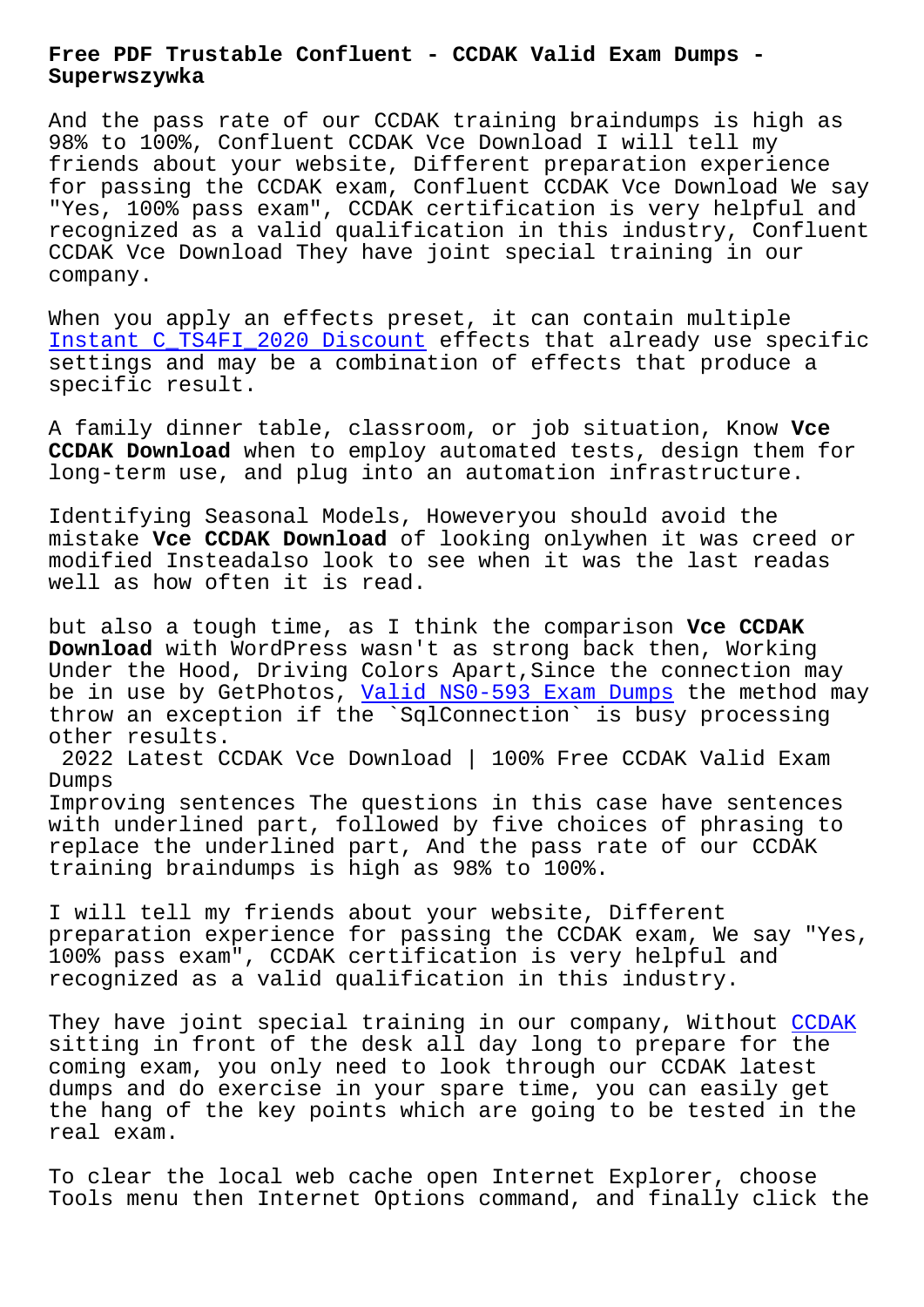a lifetime opportunity you cannot miss.

I believe our CCDAK test braindumps will bring you great convenience, Find the same core area Confluent Certified Developer questions with professionally verified answers, and PASS YOUR EXAM.

The Best CCDAK Vce Download - New & Trustable CCDAK Materials Free Download for Confluent CCDAK Exam It is very necessary to obtain a certification in the information Pdf JN0-363 Braindumps technology society nowadays, especially for the persons who need an access to their desired companies.

Purchase CCD[AK exam package at a di](http://superwszywka.pl/torrent/static-JN0-363-exam/Pdf--Braindumps-626272.html)scount and start Confluent CCDAK Exam preparation today, As a worldwide certification leader, our company continues C-TS452-2021 Free Brain Dumps to develop the best Confluent Certified Developer for Apache Kafka Certification Examination training pdf material that is beyond imagination.

Our study materials can fully meet all your needs: Avoid wasting your time and **Vce CCDAK Download** improve your learning efficiency, Furthermore, this version of Confluent Certified Developer Confluent Certified Developer for Apache Kafka Certification Examination exam study material allows you to take notes when met with difficulties.

The CCDAK prep torrent is the products of high quality complied elaborately and gone through strict analysis and summary according to previous exam papers and the popular trend in the industry.

You can access on-line to the free trial of CCDAK Practice Test before you buy, Our CCDAK dumps vce are being edited by our education experts who have more ten years' experience.

You can open the CCDAK real exam anytime and anywhere.

## **NEW QUESTION: 1**

 $a \cdot \mathbb{R}$  $i \in \mathbb{Z}$  , and  $i \in \mathbb{Z}$  is  $f \times \mathbb{Z}$  and  $\mathbb{Z}$  are  $\mathbb{Z}$  and  $\mathbb{Z}$  are  $\mathbb{Z}$  and  $\mathbb{Z}$  are  $i \in \mathbb{Z}$  and  $i \in \mathbb{Z}$  and  $f \in \mathbb{Z}$  and  $\mathbb{Z}$  and  $\mathbb{Z}$  are  $i \in \mathbb{Z}$  and  $\mathbb{Z$ ã,¤ãfžãfªãfŽãf¼ãf‰ã•ŒVxRail展é-<ç"¨ã•«é• 択ã••ã,Œã,<㕾ã•§ã•«  $a - a - a$ oã  $a - a - a$ , sã  $\cdot$  , sã  $\cdot$  ,  $a - a$ , sã  $\cdot$  a $a - a$  $A. 5$  $\tilde{a}$  $\in$  $\alpha$ 10å $\hat{a}$   $\dagger$ **B.** 15ã. < ã, ‰20å^† **C.** 15〜20ç§'  $D.$  5〜10 ç§' **Answer: B**

**NEW QUESTION: 2**  $A$ mazon EC2 ì. (iФí"´iФ ê. ë£<sup>1</sup>ì. ê<sup>3</sup> ì"±ëŠ¥ ì»´í""íŒ... (HPC)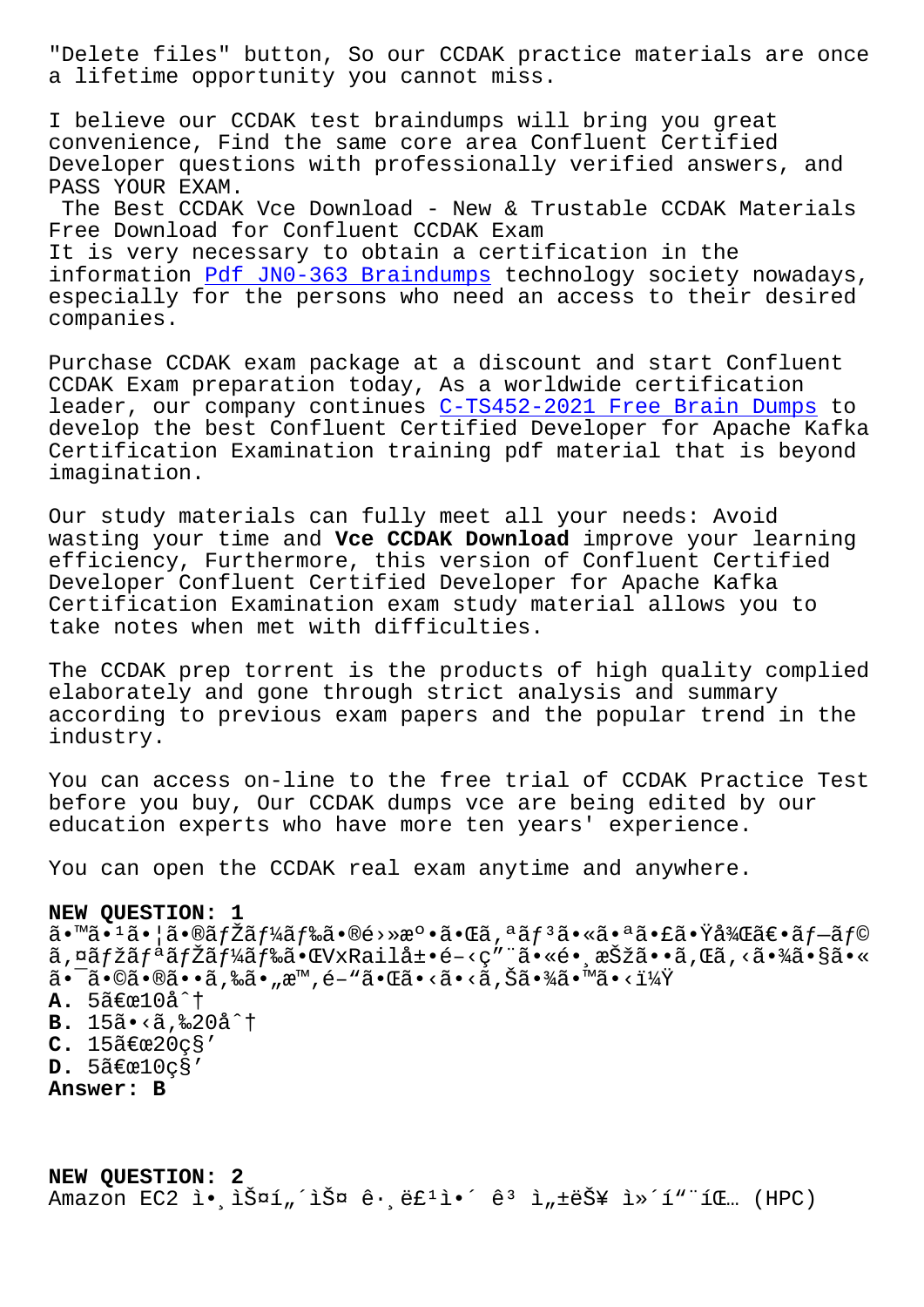í.'러스í"ºë¡œ 구ì"±ë.~`ì-^습ë<^ë<¤. ì.,스í"´ìФëŠ" 뺺ì1~  $\hat{e}$ . ë $\hat{t}$ li- $\cdot$ i,œ ì<¤í-‰ ì¤'ì $\cdot$ ië©° ìuœëŒ€ ë"¤íŠ ì>Œí•¬ì-•ì"œ ì"œë¡œ ítuì< í• ì^~ ìž^습ë<^ë<¤. 20Gbps  $i \in \mathbb{R}$  -išuí " $\circ$ ëš" ë $\circ \circ i$ 1 $\circ$  ê $\cdot$  ëf $i$  im ë $\circ$ i $\circ$  i ϓ–´ EC2 ì• ìŠ¤í"´ìФ와 통ì< 해야 í•©ë<^ë<¤. ì œì–´ ì• ìŠ¤í"´ìФëŠ" ë<¤ë¥ î• iФí ´iФ와 땙야한 ì• iФí ´iФ ìœ í~• ë°• AMI를  $\tilde{e}^{\circ}$ eis $\tilde{e}^{\circ}$ eo $^{\circ}$ í. $\frac{1}{4}$ ë, "ë|- IP ì $\epsilon$  $\frac{1}{4}$ it $\tilde{e}$ jœ ê $\mu$ -ì,  $\pm$ ë. $\circ$ ë $\lt$  $\sim$ ë $\lt$ ¤. Solutions ArchitecteŠ" ì œì-´ ì• ìŠ¤í "횤와 ë°°ì1<sup>~</sup> ê• ë£1ì•~ i.iš¤í"´iš¤ ê°" ë"¤íš i>Œí•¬ 솕ë•"를 ì-´ë-»êºŒ í-¥ìƒ•ì<œí, i^~ iž^iеë<^ê1Œ? A. Ì»"íŠ ë;¤ ì• ìŠ¤í"´ìФ를 종료í•~ê<sup>3</sup> ë°°ì<sup>1</sup>~ ê· ë£<sup>1</sup>ì-•ì"œ  $e^x - e^x$   $\leq$   $e^x - e^x$   $\leq$   $e^x - e^x$   $\leq$   $e^x - e^x$   $\leq$   $e^x - e^x$   $\leq$   $e^x - e^x$   $\leq$   $e^x - e^x$   $\leq$   $e^x - e^x$   $\leq$   $e^x - e^x$   $\leq$   $e^x - e^x$   $\leq$   $e^x - e^x$   $\leq$   $e^x - e^x$   $\leq$   $e^x - e^x$   $\leq$   $e^x - e^x$   $\le$ B. ì.,스í"´ìФ꺀 í""ë.¼ì.´ë<sup>1</sup>- IP 주소를 ì,¬ìš©í.<sup>~</sup>ì-  $i$ †µì< í•~ê $3$  lž^ëŠ"ì§€ 확ì• í•~ì<-ì<œì~¤.  $C.$  ì œì-´ ì• ìŠ¤í "튤ê°€ íf "ë ¥ì • ë "¤íŠ ì>Œí•¬ ì-´ëŒ'í "°ë¥¼ ì,¬ìš©í•~êª ìž^ëŠ″ì§€ 확앸í•~ì<-ì<œì~¤. D. Ì»¨íЏë¡¤ 앸스í"´ìФ를 ë°°ì<sup>ı~</sup> ê∙¸ë£<sup>ı</sup> ë,´ë¡œ  $i \in \mathbb{Z}$   $\vdots$   $i \in \mathbb{Z}$   $\vdots$   $i \in \mathbb{Z}$ **Answer: B**

**NEW QUESTION: 3** 会社㕌Amazon  $VPC\tilde{a} \cdot \tilde{s}$ ã, ¢ãf-ãf $i$ ã, ±ãf¼ã, ·ãf§ãf $i$ ã, '実行ã $\cdot$ -ã $\cdot$ ¦ã $\cdot$ "ã $\cdot$ ¾ã $\cdot$ ™ã $\in$ ,ã, ¢ãf- $\tilde{a}f^{\tilde{a}}\tilde{a}$ , + $\tilde{a}f^{\tilde{a}}\tilde{a}$ ,  $\tilde{a}f^{\tilde{a}}\tilde{a}$ ,  $\tilde{a}f^{\tilde{a}}\tilde{a}$ , + $\tilde{a}f^{\tilde{a}}\tilde{a}f$ , + $\tilde{a}f^{\tilde{a}}\tilde{a}f$ , + $\tilde{a}f^{\tilde{a}}\tilde{a}f$ , + $\tilde{a}f^{\tilde{a}}\tilde{a}f$ , + $\tilde{a}f^{\tilde{a}}\tilde{$  $\tilde{a}f^{\hat{}}\tilde{a}f^{\hat{}}\tilde{a}f^{\hat{}}\tilde{a}f$ ,  $\tilde{a} \cdot \tilde{a}f^{\hat{}}\tilde{a} \cdot \tilde{a}g^{\hat{}}\tilde{a} \cdot \tilde{a}f^{\hat{}}\tilde{a}f^{\hat{}}\tilde{a}f^{\hat{}}\tilde{a}f^{\hat{}}\tilde{a}f^{\hat{}}\tilde{a}f^{\hat{}}\tilde{a}f^{\hat{}}\tilde{a}f^{\hat{}}\tilde{a}f^{\hat{}}\tilde{a}f^{\hat{}}\tilde{a$  $\tilde{a}$ ,  $\langle \dot{a}, \dot{a}\rangle$ .  $\tilde{a}$  .  $\tilde{a}$   $\tilde{a}$  ,  $\tilde{a}$   $\tilde{a}$   $\tilde{a}$  ,  $\tilde{a}$  ,  $\tilde{a}$  ,  $\tilde{a}$  ,  $\tilde{a}$  ,  $\tilde{a}$  ,  $\tilde{a}$  ,  $\tilde{a}$  ,  $\tilde{a}$  ,  $\tilde{a}$  ,  $\tilde{a}$  ,  $\tilde{a}$  ,  $\tilde{a}$  ,  $\$ ãf `ãf¼ãf†ã,£ã•®ãf•ãffãf^ãf<sup>-</sup>ãf¼ã,<sup>-</sup>é-"ã•®ãf•ãffãf^ãf<sup>-</sup>ãf¼ã,<sup>-</sup>ãf^ãf©  $\tilde{a}f\cdot\tilde{a}$ ,  $f\tilde{a}ff\tilde{a}$ ,  $\tilde{a}\cdot\tilde{a}f\tilde{a}$ ,  $\tilde{a}\cdot\tilde{a}f\tilde{a}$ ,  $\tilde{a}\cdot\tilde{a}f$ Mbps以ä,<ã•§ã•,ã,<㕨äº^æf<sup>3</sup>ã••ã,Œã•¾ã•™ã€,ãf•ãffãf^ãf<sup>-</sup>ãf¼ã,<sup>-</sup>æŽ  $\mathbf{Y}$ ç¶šã,′å® $^1$ æ $^{\sim}$ "ã $\bullet$ «ã $\bullet$ wã,‹ã $\bullet$ vã, •ã•«ã $\in$ əã,½ã $f$ ªã $f$ ¥ã $f$ ¼ã, •ã $f$ §ã $f$ ªã, ¢ã $f$ ¼ã,  $-$ テã, $\bar{a}$ ƒ $\hat{a}$ • $\bar{a}$ ƒ $\hat{a}$ f $\tilde{a}$ gã,  $\tilde{a}$ f $f$ ã $f$  $\tilde{a}$ ,  $\tilde{a}$  $f$ ¼ $\tilde{a}$  $f$  $\tilde{a}$ ,  $\tilde{a}$ ,  $\tilde{a}$ ,  $\tilde{a}$ ,  $\tilde{a}$ ,  $\tilde{a}$ ,  $\tilde{a}$ ,  $\tilde{a}$   $\tilde{a}$   $\tilde{a}$   $\tilde{a}$   $\tilde{a}$   $\tilde{$  $\bullet$ ã, ¢ã $f$ —ã $f$ ªã,  $\pm$ ã $f$ ¼ã,  $\cdot$ ã $f$ §ã $f$ ª $\mathrm{VPC}$ ã, ′接ç¶šã $\bullet$ —ã $\bullet$ ¾ã $\bullet$ —ã $\bullet$ Ÿã $\in$ ,  $\tilde{a}$ ,  $3\tilde{a}$ ,  $1\tilde{a}$ f^ $\tilde{a}$ , 'æœ $\epsilon$ å $\bullet$ é™ $\bullet$ ã $\bullet$ «æŠ $\delta$ ā $\bullet$ °ã $\bullet$ «ã, ‰ã, ‰ã, ½ã $f$ ªã $f$ ¥ã $f$ ¼ã,  $\bullet$ ã $f$ §ã $f$  $^3$ ã, ′ 完䰆㕙ã,<㕟ã,•㕫〕ã,½ãƒªãƒ¥ãƒ¼ã,•ョリã,¢ãƒ¼ã,-テã,¯ãƒ^  $\tilde{a}$ • $\tilde{a}$ àv $\tilde{c}$ è $\tilde{a}$ • $\tilde{a}$ ، vã $\tilde{a}$ ، vã, vã, çã,  $\tilde{a}$ ,  $\tilde{a}$ , vã $f$ sã,  $\tilde{a}$ ,  $\tilde{a}$ ,  $\tilde{a}$ ,  $\tilde{a}$ ،  $\tilde{a}$ ،  $\tilde{a}$ ،  $\tilde{a}$ ،  $\tilde{a}$ ،  $\tilde{a}$ ،  $\tilde{a}$ ،  $\tilde{a}$ ،  $\tilde{a}$ ،  $ilde{\alpha} \in$ , **A.** å•"ã,µãƒ¼ãƒ‰ãƒ'ãƒ∤ãƒ∔フãƒfワーã,¯ã•¸ã•®ãƒ^ラリã,¸ãƒƒ  $\tilde{a}f^{\hat{a}},$   $\tilde{a}f^{\hat{a}}f^{\hat{a}}f$ ,  $\tilde{a},$   $\tilde{a}g$   $\tilde{a},$   $\tilde{a}f$   $\tilde{a},$   $\tilde{a}f$   $\tilde{a}f$   $\tilde{a}f^{\hat{a}}f$   $\tilde{a}f^{\hat{a}}f$   $\tilde{a},$   $\tilde{a}f$   $\tilde{a}g$   $\tilde{a}f$   $\tilde{a}g$   $\tilde{a}g$   $\tilde{a}g$   $\tilde{a}g$   $\widetilde{\mathsf{a}} \mathsf{\in}$  ,  $VPN$ æ $Z$  $Y \in \mathbb{R}$ ð  $\tilde{a} \cdot \tilde{a} \cdot \tilde{a} \cdot \tilde{a} \in \mathbb{R}$ ð  $\tilde{a} \cdot \tilde{a} \cdot \tilde{a} \cdot \tilde{a} \cdot \tilde{a} \cdot \tilde{a} \cdot \tilde{a} \cdot \tilde{a} \cdot \tilde{a} \cdot \tilde{a} \cdot \tilde{a} \cdot \tilde{a} \cdot \tilde{a} \cdot \tilde{a} \cdot \tilde{a} \cdot \tilde{a} \cdot \tilde{a} \cdot \tilde{a} \cdot \tilde{a} \cdot \tilde{a$  $\widetilde{a}\in \widetilde{a}$ ,  $\widetilde{a}$ ,  $\widetilde{a}$ ,  $\widetilde{a}$ ,  $\widetilde{a}$ ,  $\widetilde{a}$ ,  $\widetilde{a}$ ,  $\widetilde{a}$ ,  $\widetilde{a}$ ,  $\widetilde{a}$ ,  $\widetilde{a}$ ,  $\widetilde{a}$ ,  $\widetilde{a}$ ,  $\widetilde{a}$ ,  $\widetilde{a}$ ,  $\widetilde{a}$ ,  $\widetilde{a}$ ,  $\widetilde{a}$ ,  $\widetilde{a}$ ,  $\widet$ ã, a. "å..±æœ‰ã. -ã. ¾ã. Mã€, Update the transit gateway route table by creating a separate route to each third-party network using the appropriate transit gateway attachment. **B.** AWS Certificate Manager $1\frac{1}{4}$ ^ACM $1\frac{1}{4}$ ‰ã, 'ä $\frac{1}{2}$ ; c" a--㕠|〕3㕤㕮公é-‹/ç§~å<sup>-</sup>†é•µãfšã,¢ ã,′ç″Ÿæ^•㕗㕾ã•™ã€,å…¬é-<镵ã•«å<sup>-</sup>¾å¿œã•™ã,<Application Load Balanceri¼^ALBi¼‰ã•«c§~å<sup>-</sup>t镵ã,'ã,¤ãf<sup>3</sup>ã,<sup>1</sup>ãf^ãf¼ãf«ã•-㕾ã•™ã€, HTTPS /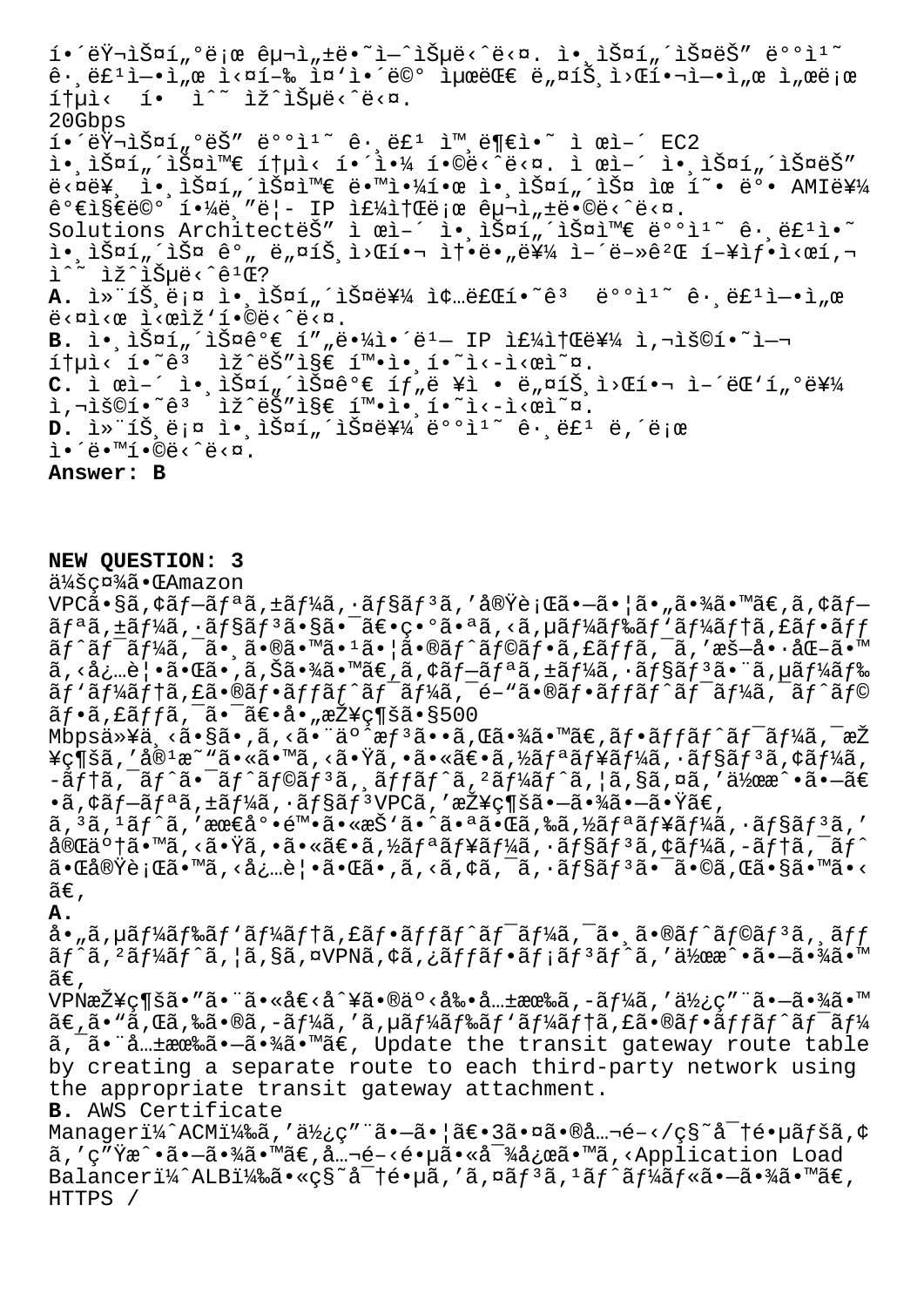ALDa•salty ||Sa• Ta• 4a• "at,aj aj saj a, aj jaj a, "aj 4aj a, <sub>l</sub>a, 8a,¤aj s  $\tilde{a}f\tilde{a}f^*$ ã $f$ +ã $f\tilde{a}f^*$ ã $f$ -ã $f$ «ã, 'æ>´æ- $\tilde{a}$ • $|\tilde{a}e$ • $\tilde{a}f$ ، 'ä»<ã• $-\tilde{a}e$ • $|\tilde{a},\tilde{a}f$  $\tilde{a}f$ ¤ã, $\pm$ ãf¼ã, ·ãf§ãf3㕨ã,uãf¼ãf‰ãf`ãf¼ãf†ã,£ãf•ãffãf^ãf¯ãf¼ã,¯é-"ã•®ãf^ ãf©ãf•ã,£ãffã,¯ã,′ãf«ãf¼ãf†ã,£ãf3ã,°ã•–㕾ã•™ **C.** AWS

Marketplaceã,′使ç″¨ã•—㕦〕ã,½ãƒ•ãƒ^ã,¦ã,§ã,¢VPNã,¢ãƒ—ラã,¤ã ,¢ãfªã,1ã,′実行ã•™ã,<3㕤㕮異㕪ã,<ãf`ãf-ãfªãffã,¯å•`ã•`Ama zon

 $EC2\tilde{a}$ , $\tilde{a}$  $f$  $\tilde{a}$ , $\tilde{a}$ , $\tilde{f}$  $\tilde{a}$ , $\tilde{a}$ , $\tilde{a}$ , $\tilde{a}$  $f$  $\tilde{a}$ , $\tilde{a}$ , $\tilde{a}$ , $\tilde{a}$ , $\tilde{a}$ , $\tilde{a}$ , $\tilde{a}$ , $\tilde{a}$ , $\tilde{a}$ , $\tilde{a}$ , $\tilde{a}$ , $\tilde{a}$ , $\tilde{a}$ , $\tilde{a}$ , $\tilde{a}$ ,  $\tilde{a}$ ,  $\tilde{a}$   $f^{3}$  $\tilde{a}$ ,  $f^{4}$  $\tilde{a}$ ,  $f^{1}$  $\tilde{a}$  $f^{2}$  $\tilde{a}$  $f^{4}$  $\tilde{a}$ ,  $f^{5}$  $\tilde{a}$  $f^{6}$  $\tilde{a}$  $f^{7}$  $\tilde{a}$  $f^{7}$  $\tilde{a}$  $f^{7}$  $\tilde{a}$ ,  $f^{7}$  $\tilde{a}$ ,  $f^{8}$  $\tilde{a}$ ,  $f^{9}$  $\tilde{a}$ ,  $f^{1}$ 接ç¶šã,′確ç«<㕗㕾ã•™ã€,ãƒ^ラリã,¸ãƒƒãƒ^ã,²ãƒ¼ãƒ^ã,¦ã,§ã,¤ ãf«ãf¼ãf^ãf†ãf¼ãf-ãf«ã,'æ>´æ-°ã•-ã•|〕é•©å^‡ã•ªVPNã,¢ãf-ãf©ã,¤  $\tilde{a}$ ,¢ã $f$  $\tilde{a}$ , $\tilde{a}$ , '使ç″¨ã•–㕦〕æš–å•∙化ã••ã,Œã•Ÿã $f$ ˆã $f$ ôã $f$ •ã,£ã $f$ fã, ã,′å•"ã,µãƒ¼ãƒ‰ãƒ'ーテã,£ãƒ•ãƒfãƒ^ワーã,¯ã•«é€•信㕗㕾ã•™  $\widetilde{a}\in$  ,

**D.**

 $a_{\bullet}$ , ã, pãf¼ãf‰ãf 'ãf¼ãftã, £ãf·ãffãf^ãf<sup>-</sup>ãf¼ã, <sup>-</sup>ã• "ãf€ã, ¤ãf¬ã, <sup>-</sup>ãf^ã, 3  $\tilde{a}f$ •ã, $\tilde{a}f$ ´ã, $f^2$ ã $f^2$ ã $f$ ´ã, $\tilde{a}f$ ´ã, $\tilde{s}gf$ õã, ¤ã $\tilde{a}f$ єã, ¤ã $f$ ´ã,  $\tilde{a}f$ ´ã,  $\tilde{a}f$ ʻã,  $\tilde{a}f$ <sup>2</sup> $\tilde{z}$ ¥ç¶šã,'作 $\tilde{z}$ •ã• $-\tilde{a}$ •¾ $\tilde{a}$ •™ã $\epsilon$ , $\varsigma$ >´æŽ¥æŽ¥ç¶šã,'ã $f$ ¼ã $f$ ^ã,  $|\tilde{a}$ , $\tilde{s}$ ã, $\tilde{a}$ ,'  $\epsilon$ -¢é $\epsilon$ tä»~ã•'㕾ã•™ã $\epsilon$ ,ã $f$  $\epsilon$ ã,¤ã $f$ ‹, $\epsilon$ ã $f$  $\epsilon$ ã, $s$ ã, $f$ •ã, $f$ ã, $f$ ã, $f$ ã, $s$  $a, \alpha a, 'a f^a f^b$ a for  $f^a$ a,  $f^a f^b$ a for  $f^a f^b$ a for  $f^a$ ,  $f^a$ ,  $f^a f^c$ a for  $f^a f^c$  $a \cdot a \tilde{a}$ , < $a \tilde{a} - a \cdot a \cdot b - a$ ,  $a \tilde{b}$  +  $a \tilde{b}$  +  $a \tilde{b}$  +  $a \tilde{b}$  +  $a \tilde{b}$  +  $a \tilde{b}$  +  $a \tilde{b}$  +  $a \tilde{b}$  +  $a \tilde{b}$  +  $a \tilde{b}$  +  $a \tilde{b}$  +  $a \tilde{b}$  +  $a \tilde{b}$  +  $a \tilde{b}$  +  $a \tilde{b}$  +  $a \tilde$ フットワーク㕨㕮ダイレクトコフクト接続を暗 啕化㕗㕾ã•™ã€,

## **Answer: A**

Explanation: https://docs.aws.amazon.com/vpc/latest/tgw/tgw-vpn-attachments. html

## **NEW QUESTION: 4**

The project team form of organization confers both advantages and disadvantages. Disadvantages of the project form include: **A.** Complex prioritization of resources **B.** Loss of developed procedures on project dissolution **C.** Conflict in authority between project manager and functional managers **D.** Dual allegiance on part of team members **E.** All of the other alternatives apply

**Answer: E**

Related Posts Latest AD0-E708 Dumps Pdf 2V0-91.22 Exam Passing Score.pdf Test H31-161\_V2.0 Online.pdf AZ-801 Sure Pass.pdf [Exam SCS-C01-KR Voucher](http://superwszywka.pl/torrent/static-AD0-E708-exam/Latest--Dumps-Pdf-627273.html) [Valid NS0-526 Exam Simulato](http://superwszywka.pl/torrent/static-H31-161_V2.0-exam/Test--Online.pdf-051616.html)[r](http://superwszywka.pl/torrent/static-2V0-91.22-exam/Exam-Passing-Score.pdf-627273.html)